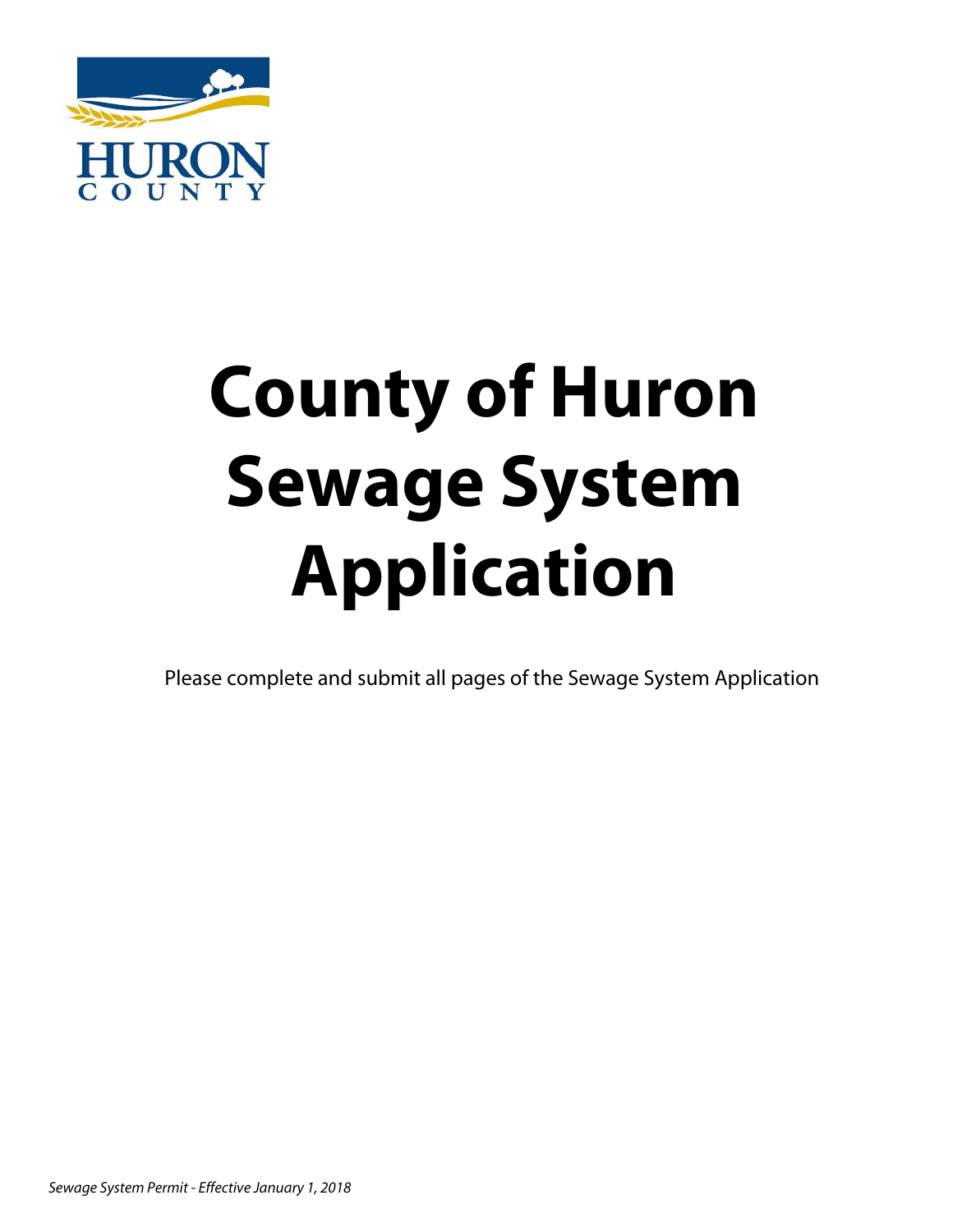## Application for a Permit to Construct or Demolish

This form is authorized under subsection 8(1.1) of the Building Code Act).

| <b>For use by Principal Authority</b>                                     |               |                                |                                         |  |
|---------------------------------------------------------------------------|---------------|--------------------------------|-----------------------------------------|--|
| <b>Application Number</b>                                                 |               | Permit Number (if different)   |                                         |  |
| <b>Date Received</b>                                                      |               | <b>Roll Number</b>             |                                         |  |
| Submit application to: Huron County Health Unit, RR 5 Clinton, ON NOM 1LO |               |                                | Phone 519.482.3416                      |  |
| A. Project information                                                    |               |                                |                                         |  |
| Building Number, street name                                              |               |                                | <b>Unit Number</b><br>Lot/Con.          |  |
| Municipality                                                              | Postal Code   | Plan Number/other description  |                                         |  |
| Project value est. \$                                                     |               | Area of work $(m2)$            |                                         |  |
| B. Purpose of application                                                 |               |                                |                                         |  |
| Addition to an existing building<br><b>New Construction</b>               |               | Alteration/repair              | Demolition<br><b>Conditional Permit</b> |  |
| Proposed use of building                                                  |               | Current use of building        |                                         |  |
| Description of<br>proposed work                                           |               |                                |                                         |  |
|                                                                           |               | Part 8, On-Site Sewage Systems |                                         |  |
| C. Applicant                                                              | Applicant is: | Owner or                       | Authorized agent of owner               |  |
| Last Name                                                                 |               | <b>First Name</b>              |                                         |  |
| Corporation or Partnership                                                |               | email                          |                                         |  |
| Street address                                                            |               |                                | Lot/Con.<br>Unit Number                 |  |
| Municipality                                                              | Postal Code   | Province                       |                                         |  |
| Telephone #                                                               | Fax #         |                                | Cell #                                  |  |
| D. Owner (if different from applicant)                                    |               |                                |                                         |  |
| Last Name                                                                 |               | <b>First Name</b>              |                                         |  |
| Corporation or Partnership                                                |               | email                          |                                         |  |
| Street address                                                            |               |                                | Unit Number<br>Lot/Con.                 |  |
| Municipality                                                              | Postal Code   | Province                       |                                         |  |
| Telephone #                                                               | Fax #         |                                | Cell #                                  |  |
| E. Builder (optional)                                                     |               |                                |                                         |  |
| Last Name                                                                 |               | <b>First Name</b>              |                                         |  |
| Corporation or Partnership                                                |               | email                          |                                         |  |
| Street address                                                            |               |                                | Lot/Con.<br>Unit Number                 |  |
| Municipality                                                              | Postal Code   | Province                       |                                         |  |
| Telephone #                                                               | Fax #         |                                | Cell #                                  |  |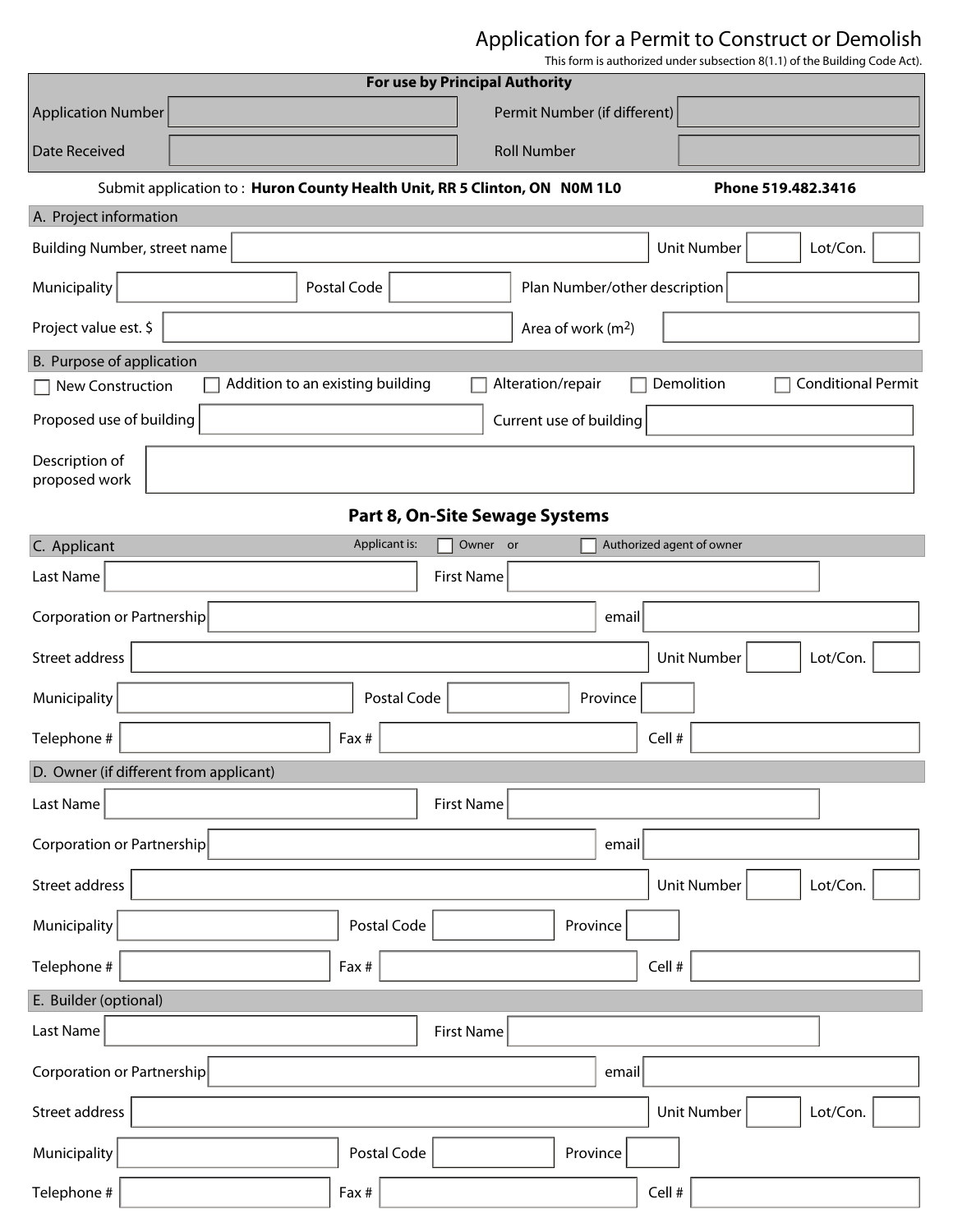|      | F. Tarion Warranty Corporation (Ontario New Home Warranty Program)                                                                                                                                                                                                                                                                                                                 |               |    |  |  |
|------|------------------------------------------------------------------------------------------------------------------------------------------------------------------------------------------------------------------------------------------------------------------------------------------------------------------------------------------------------------------------------------|---------------|----|--|--|
| i.   | Is proposed construction for a new home as defined in the Ontario New Home<br>Warranties Plan Act? If no, go to section G.                                                                                                                                                                                                                                                         | Yes           | No |  |  |
| ii.  | Is registration required under the Ontario New Home Warranties Plan Act?                                                                                                                                                                                                                                                                                                           | Yes           | No |  |  |
| iii. | If yes to (ii.) provide registration number(s):                                                                                                                                                                                                                                                                                                                                    |               |    |  |  |
|      | G. Required Schedules                                                                                                                                                                                                                                                                                                                                                              |               |    |  |  |
| i.   | Attach Schedule 1 for each individual who reviews and takes responsibility for design activities.                                                                                                                                                                                                                                                                                  |               |    |  |  |
| iii. | Attach Schedule 2 where application is to construct on-site, install or repair a sewage system.                                                                                                                                                                                                                                                                                    |               |    |  |  |
|      | H. Completeness and compliance with applicable law                                                                                                                                                                                                                                                                                                                                 |               |    |  |  |
| i.   | This application meets all the requirements of clauses 1.3.1.3 (5) (a) to (d) of Division C of<br>Yes<br>No<br>the Building Code (the application is made in the correct form and by the owner or<br>authorized agent, all applicable fields have been completed on the application and<br>required schedules, and all required schedules are submitted).                          |               |    |  |  |
| ii.  | This application is accompanied by the plans and specification prescribed by the<br>applicable by-law, resolution or regulation made under clause 7(1)(b) of the Building<br>Code Act, 1992.                                                                                                                                                                                       | Yes           | No |  |  |
| iii. | This application is accompanied by the information and documents prescribed by the<br>$\sqsupset$ Yes<br>No<br>H<br>applicable by-law, resolution or regulation made under clause 7(1)(b) of the Building<br>Code Act, 1992 which enable the chief building official to determine whether the<br>proposed building, construction or demolition will contravene any applicable law. |               |    |  |  |
| iv.  | The propose building, construction or demolition will not contravene any applicable law.                                                                                                                                                                                                                                                                                           | Yes           | No |  |  |
|      | I. Declaration of applicant                                                                                                                                                                                                                                                                                                                                                        |               |    |  |  |
|      | I, (print name)                                                                                                                                                                                                                                                                                                                                                                    | certify that: |    |  |  |
| 1.   | The information contained in this application, attached schedules, attached plans and specifications, and other attached                                                                                                                                                                                                                                                           |               |    |  |  |
| 2.   | documentation is true to the best of my knowledge<br>I have authority to bind the corporation or partnership (if applicable).                                                                                                                                                                                                                                                      |               |    |  |  |
| Date | Signature of applicant                                                                                                                                                                                                                                                                                                                                                             |               |    |  |  |

Personal information contained in this form and schedules is collected under the authority of subsection 8(1.1) of the Building Code Act, 1992, and will be used in the administration and enforcement of the Building Code act, 1992. Questions about the collection of personal information may be addressed to: a) the Chief Building Official of the municipality or upper-tier municipality to which this application is being made, or, b) the inspector having the powers and duties of a chief building official in relation to sewage systems or plumbing for an upper-tier municipality, board of health or conservation authority to whom this application is made, or c) Director, Building and Development Brand, Ministry of Municipal Affairs a Housing 777 Bay St., 2nd Floor, Toronto, M5G 2E5, Telephone: 416.585.6666.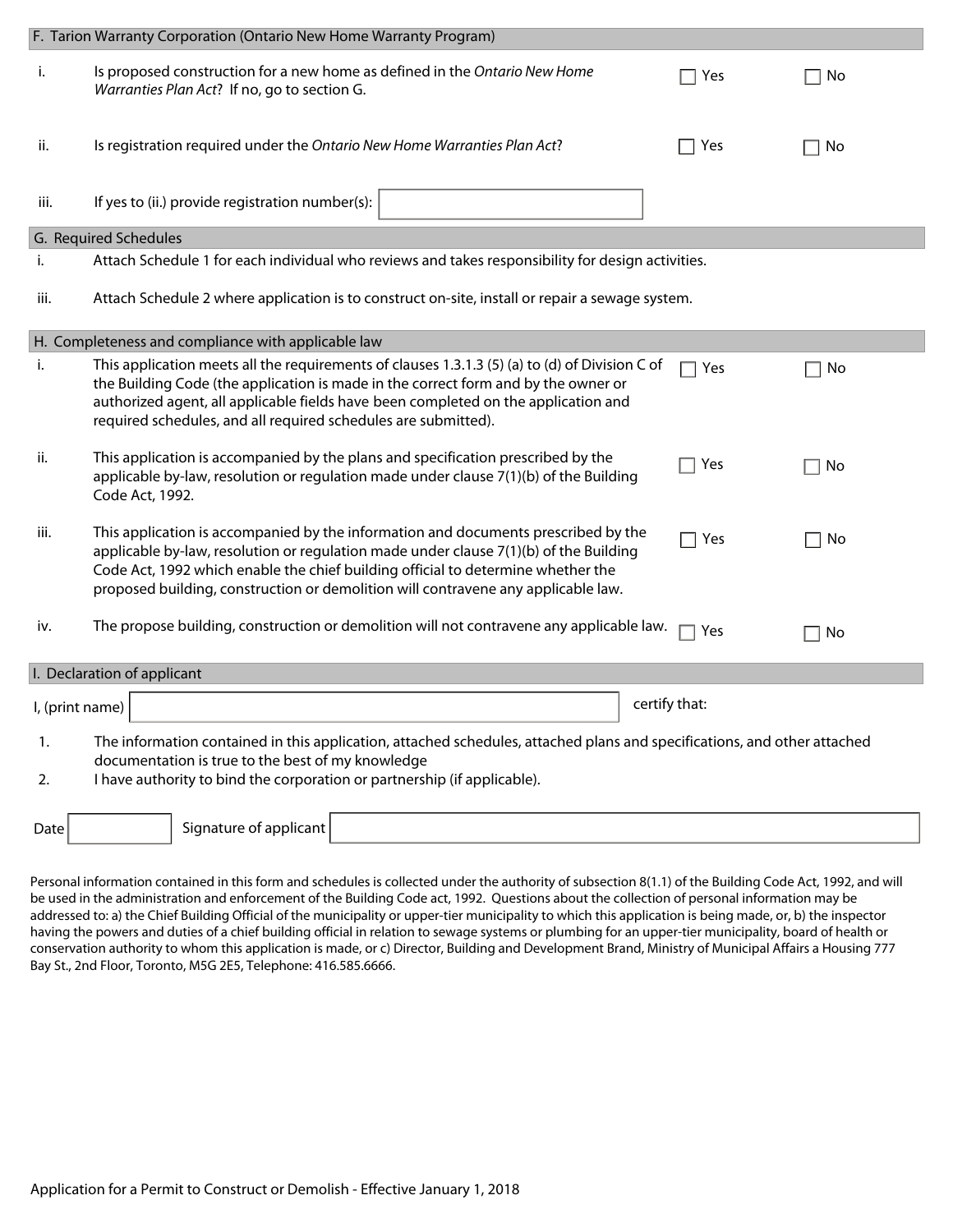# **Schedule 2: Sewage System Installer Information**

| <b>Unit Number</b><br>Lot/Con.<br>Postal Code<br>Plan Number/other description<br>Installer unknown at time of application<br>Yes (Continue to Section C)<br>No (Continue to Section E)<br>(Continue to Section E)<br><b>BCIN</b><br><b>First Name</b><br>email<br><b>Unit Number</b><br>Lot/Con.<br>Postal Code<br>Province<br>Cell #<br>Fax #<br>Name of qualified supervisor(s)<br><b>Building Code Identification Number (BCIN)</b><br>declare that :<br>I, (print name)<br>I am the applicant for the permit to construct the sewage system. If the installer is unknown at time of<br>application, I shall submit a new Schedule 2 prior to construction when the installer is known;<br>OR<br>I am the holder of the permit to construct the sewage system, and am submitting a new Schedule 2 now that<br>the installer is known.<br>I certify that:<br>The information contained in this schedule is true to the best of my knowledge.<br>1.<br>2.<br>I have authority to bind the corporation or partnership (if applicable).<br><b>Signature of Applicant</b> | A. Project Information                                                                                                               |  |  |  |  |
|--------------------------------------------------------------------------------------------------------------------------------------------------------------------------------------------------------------------------------------------------------------------------------------------------------------------------------------------------------------------------------------------------------------------------------------------------------------------------------------------------------------------------------------------------------------------------------------------------------------------------------------------------------------------------------------------------------------------------------------------------------------------------------------------------------------------------------------------------------------------------------------------------------------------------------------------------------------------------------------------------------------------------------------------------------------------------|--------------------------------------------------------------------------------------------------------------------------------------|--|--|--|--|
|                                                                                                                                                                                                                                                                                                                                                                                                                                                                                                                                                                                                                                                                                                                                                                                                                                                                                                                                                                                                                                                                          | Building Number, street name                                                                                                         |  |  |  |  |
|                                                                                                                                                                                                                                                                                                                                                                                                                                                                                                                                                                                                                                                                                                                                                                                                                                                                                                                                                                                                                                                                          | Municipality                                                                                                                         |  |  |  |  |
|                                                                                                                                                                                                                                                                                                                                                                                                                                                                                                                                                                                                                                                                                                                                                                                                                                                                                                                                                                                                                                                                          | B. Sewage System Installer                                                                                                           |  |  |  |  |
|                                                                                                                                                                                                                                                                                                                                                                                                                                                                                                                                                                                                                                                                                                                                                                                                                                                                                                                                                                                                                                                                          | Is the installer of the sewage system engaged in the business of constructing on-site, installing, repairing, servicing, cleaning or |  |  |  |  |
|                                                                                                                                                                                                                                                                                                                                                                                                                                                                                                                                                                                                                                                                                                                                                                                                                                                                                                                                                                                                                                                                          | emptying sewage systems, in accordance with Building Code Article 2.18.1.1?                                                          |  |  |  |  |
|                                                                                                                                                                                                                                                                                                                                                                                                                                                                                                                                                                                                                                                                                                                                                                                                                                                                                                                                                                                                                                                                          |                                                                                                                                      |  |  |  |  |
|                                                                                                                                                                                                                                                                                                                                                                                                                                                                                                                                                                                                                                                                                                                                                                                                                                                                                                                                                                                                                                                                          | C. Registered Installer Information (where answer to B is "Yes")                                                                     |  |  |  |  |
|                                                                                                                                                                                                                                                                                                                                                                                                                                                                                                                                                                                                                                                                                                                                                                                                                                                                                                                                                                                                                                                                          | Last Name                                                                                                                            |  |  |  |  |
|                                                                                                                                                                                                                                                                                                                                                                                                                                                                                                                                                                                                                                                                                                                                                                                                                                                                                                                                                                                                                                                                          | Firm                                                                                                                                 |  |  |  |  |
|                                                                                                                                                                                                                                                                                                                                                                                                                                                                                                                                                                                                                                                                                                                                                                                                                                                                                                                                                                                                                                                                          | Street address                                                                                                                       |  |  |  |  |
|                                                                                                                                                                                                                                                                                                                                                                                                                                                                                                                                                                                                                                                                                                                                                                                                                                                                                                                                                                                                                                                                          | Municipality                                                                                                                         |  |  |  |  |
|                                                                                                                                                                                                                                                                                                                                                                                                                                                                                                                                                                                                                                                                                                                                                                                                                                                                                                                                                                                                                                                                          | Telephone #                                                                                                                          |  |  |  |  |
|                                                                                                                                                                                                                                                                                                                                                                                                                                                                                                                                                                                                                                                                                                                                                                                                                                                                                                                                                                                                                                                                          | D. Qualified SupervisorInformation (where answer to B is "Yes")                                                                      |  |  |  |  |
|                                                                                                                                                                                                                                                                                                                                                                                                                                                                                                                                                                                                                                                                                                                                                                                                                                                                                                                                                                                                                                                                          |                                                                                                                                      |  |  |  |  |
|                                                                                                                                                                                                                                                                                                                                                                                                                                                                                                                                                                                                                                                                                                                                                                                                                                                                                                                                                                                                                                                                          |                                                                                                                                      |  |  |  |  |
|                                                                                                                                                                                                                                                                                                                                                                                                                                                                                                                                                                                                                                                                                                                                                                                                                                                                                                                                                                                                                                                                          | E. Declaration of Applicant                                                                                                          |  |  |  |  |
|                                                                                                                                                                                                                                                                                                                                                                                                                                                                                                                                                                                                                                                                                                                                                                                                                                                                                                                                                                                                                                                                          |                                                                                                                                      |  |  |  |  |
|                                                                                                                                                                                                                                                                                                                                                                                                                                                                                                                                                                                                                                                                                                                                                                                                                                                                                                                                                                                                                                                                          |                                                                                                                                      |  |  |  |  |
|                                                                                                                                                                                                                                                                                                                                                                                                                                                                                                                                                                                                                                                                                                                                                                                                                                                                                                                                                                                                                                                                          |                                                                                                                                      |  |  |  |  |
|                                                                                                                                                                                                                                                                                                                                                                                                                                                                                                                                                                                                                                                                                                                                                                                                                                                                                                                                                                                                                                                                          |                                                                                                                                      |  |  |  |  |
|                                                                                                                                                                                                                                                                                                                                                                                                                                                                                                                                                                                                                                                                                                                                                                                                                                                                                                                                                                                                                                                                          |                                                                                                                                      |  |  |  |  |
|                                                                                                                                                                                                                                                                                                                                                                                                                                                                                                                                                                                                                                                                                                                                                                                                                                                                                                                                                                                                                                                                          | Date                                                                                                                                 |  |  |  |  |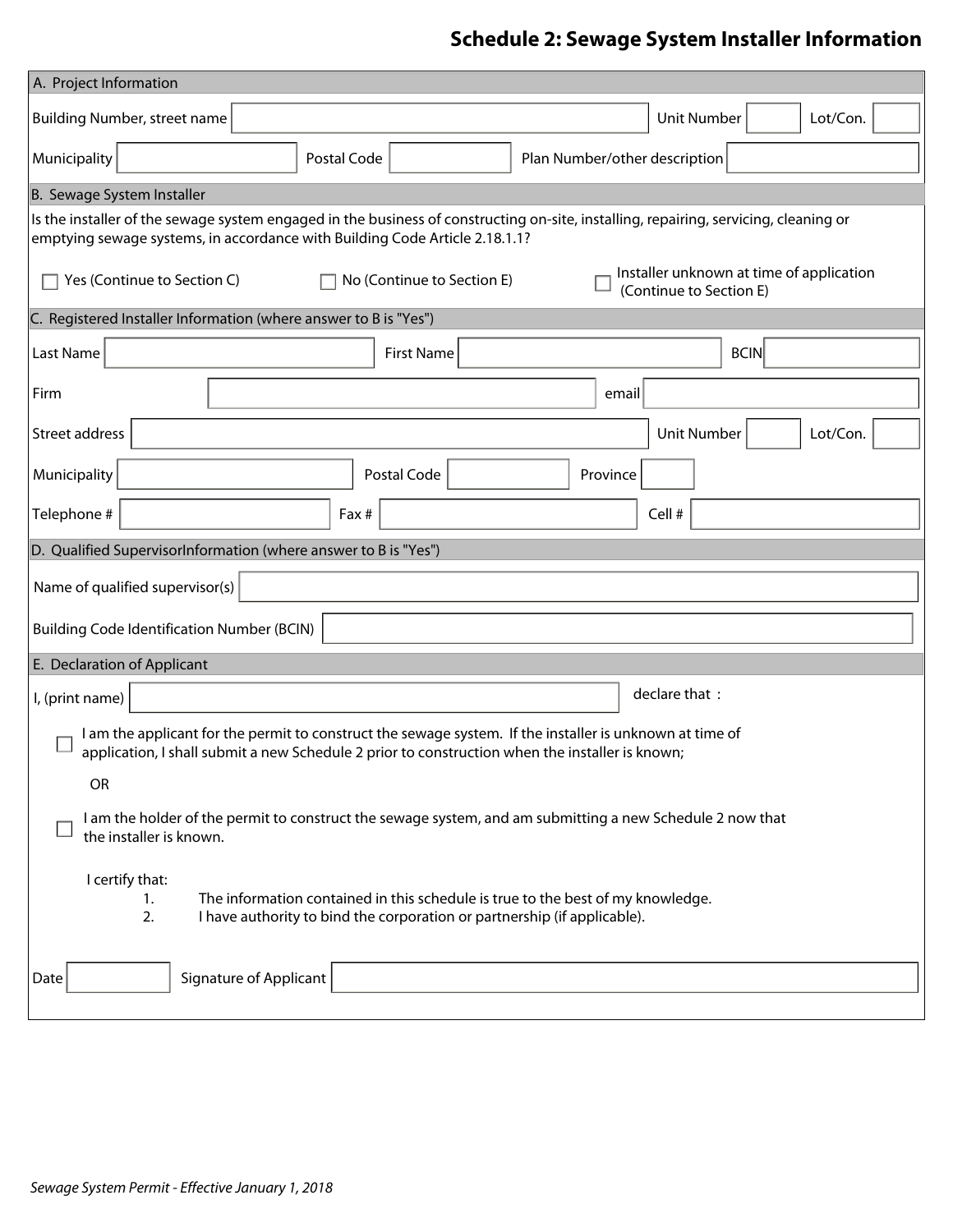| N<br>$\Omega$<br>U                                                                                       | T Y                                                                 | <b>HURON COUNTY HEALTH UNIT</b><br>77722B London Rd. RR #5<br>Clinton, ON N0M 1L0<br>Tel: 519.482.3416  Fax: 519.482.7820<br>Toll Free: 1.866.837.6134 |                                | Permit#<br>Date Issued<br>Receipt #: |                             |                  |
|----------------------------------------------------------------------------------------------------------|---------------------------------------------------------------------|--------------------------------------------------------------------------------------------------------------------------------------------------------|--------------------------------|--------------------------------------|-----------------------------|------------------|
|                                                                                                          | <b>SEWAGE SYSTEM PERMIT</b><br>Note: All Sections must be Completed |                                                                                                                                                        |                                |                                      |                             | GST #127093086RT |
| A. Registered Owner                                                                                      |                                                                     |                                                                                                                                                        |                                |                                      |                             |                  |
| Name                                                                                                     |                                                                     |                                                                                                                                                        |                                |                                      |                             |                  |
| <b>Mailing Address</b>                                                                                   |                                                                     |                                                                                                                                                        |                                |                                      |                             | Postal Code      |
| Telephone #                                                                                              |                                                                     | Fax #                                                                                                                                                  |                                |                                      | Cell #                      |                  |
| B. Sewage System Installer                                                                               |                                                                     |                                                                                                                                                        |                                |                                      |                             |                  |
| Name                                                                                                     |                                                                     |                                                                                                                                                        |                                |                                      |                             |                  |
| <b>Mailing Address</b>                                                                                   |                                                                     |                                                                                                                                                        |                                |                                      |                             | Postal Code      |
| Telephone #                                                                                              |                                                                     | Fax #                                                                                                                                                  |                                |                                      | Cell #                      |                  |
| OBC Business #                                                                                           |                                                                     | License Exp. Date                                                                                                                                      |                                |                                      | OBC Supervisor License #    |                  |
| C. Site Location                                                                                         |                                                                     |                                                                                                                                                        |                                |                                      |                             |                  |
| Municipality                                                                                             |                                                                     | Ward                                                                                                                                                   |                                | Conc.<br>Lot                         | Plan                        | Sub Lot          |
| Street address                                                                                           |                                                                     |                                                                                                                                                        |                                |                                      | 911#                        |                  |
|                                                                                                          |                                                                     | Is the property within the jurisdiction of the Conservation Authority?                                                                                 |                                | Yes                                  | No                          |                  |
| Lot Zoning                                                                                               |                                                                     |                                                                                                                                                        |                                | <b>Proposed Building</b>             | <b>Existing Building</b>    | Addition         |
| Lot Size:                                                                                                | Front                                                               | Side                                                                                                                                                   |                                | Rear                                 |                             | Area             |
| If 911 number is unestablished then indicate adjacent 911 # on either side or provide travel directions: |                                                                     |                                                                                                                                                        |                                |                                      |                             |                  |
|                                                                                                          |                                                                     |                                                                                                                                                        |                                |                                      |                             |                  |
|                                                                                                          | D. Type of Sewage System Proposed                                   |                                                                                                                                                        |                                |                                      |                             |                  |
| New Development                                                                                          |                                                                     |                                                                                                                                                        | Replacement of Existing System |                                      | Addition to Existing System |                  |
| Residential<br>Commercial                                                                                |                                                                     |                                                                                                                                                        |                                |                                      |                             |                  |
| Class #                                                                                                  |                                                                     | <b>Holding Tank</b>                                                                                                                                    | Tile Bed                       | Raised                               | <b>Partially Raised</b>     |                  |
|                                                                                                          |                                                                     | Trench                                                                                                                                                 | Filterbed                      | Secondary Unit                       | <b>Tertiary Unit</b>        |                  |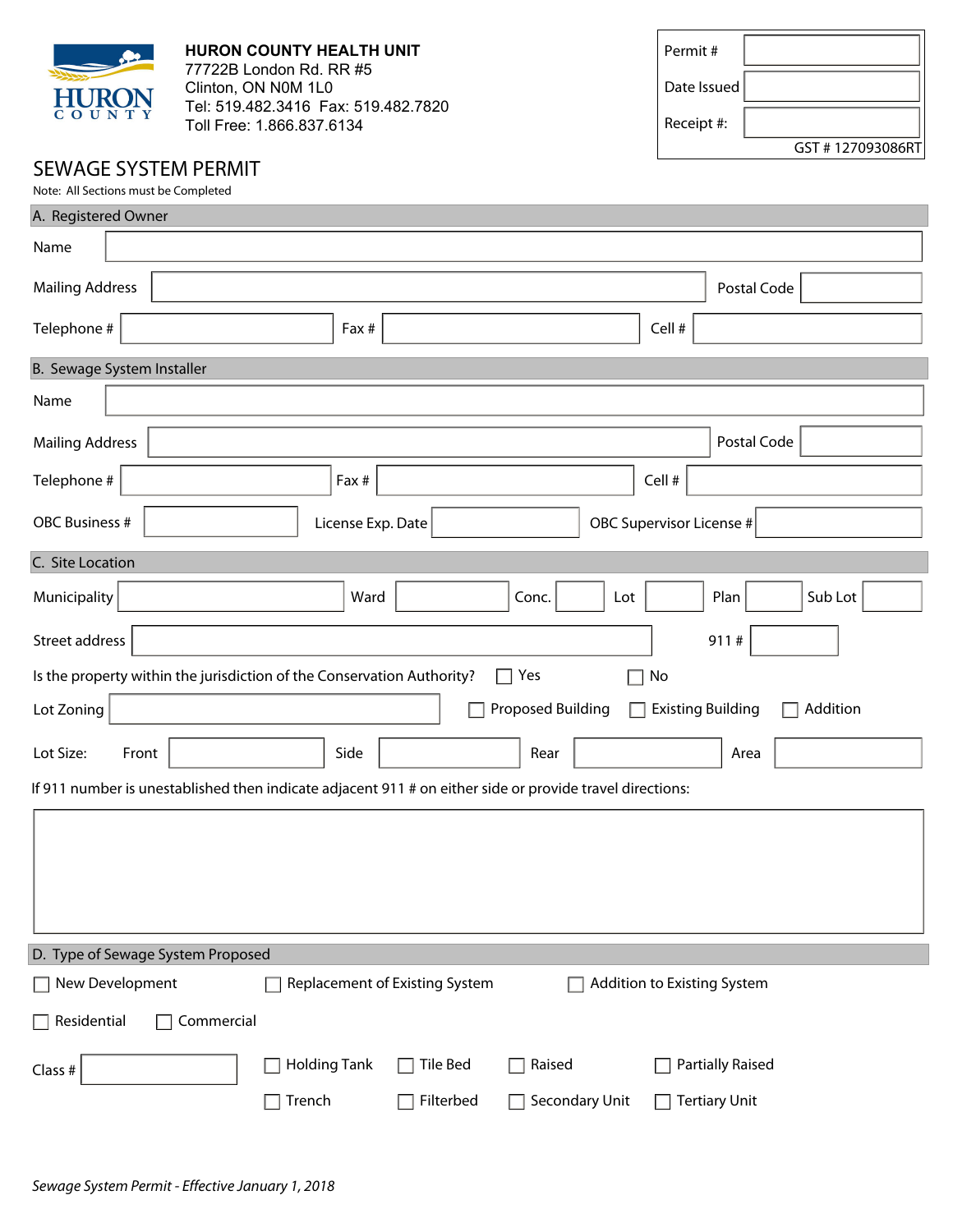## E. Building Information

The building to be serviced has the following (include roughed-in plumbing and any proposed additions e.g. future basement washroom)

| <b>PLUMBING FIXTURES</b>                                                                                                                                                                                                                            | <b>TOTAL#</b><br>OF<br><b>FIXTURES</b> | X FIXTURE UNIT =  | <b>TOTAL</b>          | Permit#                                          |  |  |
|-----------------------------------------------------------------------------------------------------------------------------------------------------------------------------------------------------------------------------------------------------|----------------------------------------|-------------------|-----------------------|--------------------------------------------------|--|--|
| Bathroom Grouping (toilet, sink, tub or shower)                                                                                                                                                                                                     |                                        | x <sub>6</sub>    |                       | <b>Finished Floor Area</b>                       |  |  |
| <b>OR</b>                                                                                                                                                                                                                                           |                                        |                   |                       | m <sup>2</sup><br><b>First Floor</b>             |  |  |
| <b>INDIVIDUAL UNITS</b>                                                                                                                                                                                                                             |                                        |                   |                       | m <sup>2</sup><br>Second Floor                   |  |  |
| <b>Toilets</b>                                                                                                                                                                                                                                      |                                        | x <sub>4</sub>    |                       | m <sup>2</sup><br><b>Third Floor</b>             |  |  |
| Basin                                                                                                                                                                                                                                               |                                        | x 1.5             |                       | m <sup>2</sup><br>Other                          |  |  |
| Bathtub and/or Shower                                                                                                                                                                                                                               |                                        | x 1.5             |                       | m <sup>2</sup><br>Other                          |  |  |
| Kitchen Sink/Dishwasher                                                                                                                                                                                                                             |                                        | x 1.5             |                       | m <sup>2</sup><br><b>Total Inside Dimensions</b> |  |  |
| <b>Clothes Washing Machine</b>                                                                                                                                                                                                                      |                                        | x 1.5             |                       | # of separate dwelling units                     |  |  |
| Separate Single Laundry Tub                                                                                                                                                                                                                         |                                        | x 1.5             |                       | Total # of bedrooms                              |  |  |
| <b>TOTAL FIXTURE UNITS</b>                                                                                                                                                                                                                          |                                        |                   |                       | No<br>$\Box$ Yes<br><b>Basement</b>              |  |  |
| Other:<br>Garbage Grinder<br>Yes                                                                                                                                                                                                                    | No                                     |                   | Whirlpool/Hot Tub/Spa | ∏ Yes<br>No                                      |  |  |
| Is there a Water Filter $\Box$ and/or Water Softener                                                                                                                                                                                                |                                        |                   |                       | that backwashes into the sewage system?          |  |  |
| gallons<br>Volume of backwash:<br>litres                                                                                                                                                                                                            |                                        |                   |                       |                                                  |  |  |
| Quantity of Sewage Flow (Q) from above information =                                                                                                                                                                                                |                                        | L/day             |                       |                                                  |  |  |
| F. Percolation Rates (T)                                                                                                                                                                                                                            |                                        |                   |                       |                                                  |  |  |
| Perc time of native soil for inground or partially raised system                                                                                                                                                                                    |                                        |                   |                       | min/cm                                           |  |  |
| Perc time of any imported soil to be used in the leaching bed construction                                                                                                                                                                          |                                        |                   |                       | min/cm                                           |  |  |
| Depth of water table or bedrock from surface                                                                                                                                                                                                        |                                        |                   |                       | metres                                           |  |  |
| Note: Attach certified soil analysis or percolation test results (for existing and imported fill)                                                                                                                                                   |                                        |                   |                       |                                                  |  |  |
| G. Calculation of Leaching Bed Size                                                                                                                                                                                                                 |                                        |                   |                       |                                                  |  |  |
| <b>Tertiary System</b><br><b>Tile Bed</b><br>$L =$ Length in metres of tile<br>$Q =$ Quantity of sewage flow<br>Make<br>T = percolation Rate in Minutes/Centimetre<br>$L = Q \times T \div 200$<br>Model<br>÷<br>200<br>metres<br>$L =$<br>X<br>$=$ |                                        |                   |                       |                                                  |  |  |
| (Loading Rate)<br>Total area coverage in square metres of the disposal bed and mantle                                                                                                                                                               |                                        |                   |                       |                                                  |  |  |
| Septic Tank Size<br>Residential - Minimum tank size is 2 (Q) or 3600 L whichever is greater =<br>Litres<br>Commercial - $3(Q)$ =<br>Litres                                                                                                          |                                        |                   |                       |                                                  |  |  |
| H. Water Supply                                                                                                                                                                                                                                     |                                        |                   |                       |                                                  |  |  |
| Note: All wells within 30 metres, whether or not in use, must be plotted on site plan and listed below.                                                                                                                                             |                                        |                   |                       | Proposed<br>Existing                             |  |  |
| Type of Supply Source:<br>Municipal                                                                                                                                                                                                                 |                                        | Dug or Bored Well | Drilled Well          | Sandpoint Well<br>Lake, River or Stream          |  |  |
| Sewage System Permit - Effective January 1, 2018                                                                                                                                                                                                    |                                        |                   |                       |                                                  |  |  |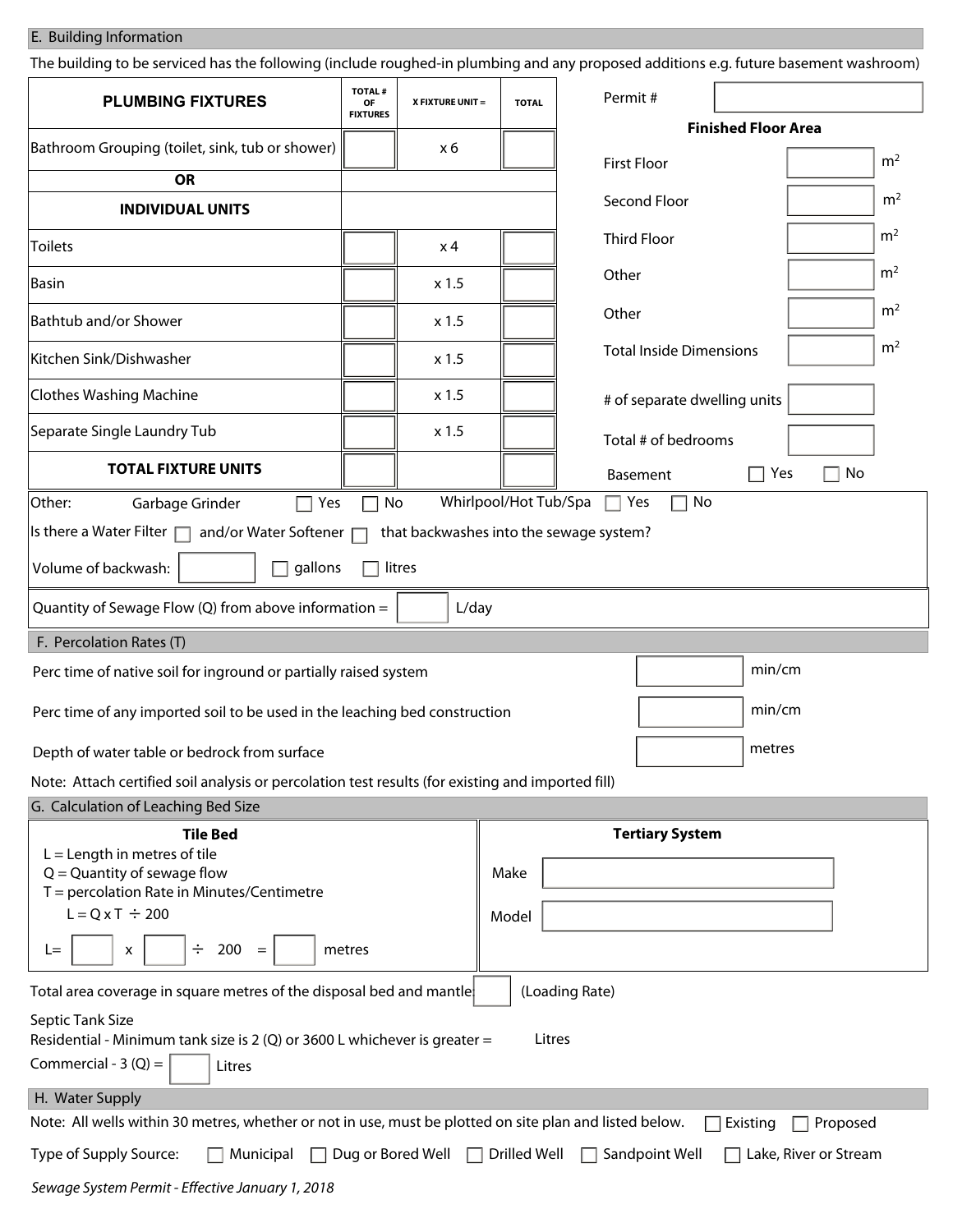#### Permit #

| An aerial and cross sectional site plan is required and must contain the following information: (Please initial each line or checkmark to |
|-------------------------------------------------------------------------------------------------------------------------------------------|
| verify the information is accurately plotted on the site plan)                                                                            |
|                                                                                                                                           |

- $\Box$  Location and dimensions of all buildings
- $\Box$  All wells in use or otherwise within a 30 metre (100 ft) radius of the proposal
- $\Box$  All existing and proposed structures and swimming pools
- $\Box$  All driveways and proposed access routes for septic system in maintenance
- $\Box$  The location of any unsuitable, disturbed or compacted areas
- $\Box$  All water bodies and ditches, drain tiles, swamps, flood plain or areas prone to flooding
- $\Box$  Any slopes (include slope degree and direction)
- All field drains, underground hydro, water services and basement drains
- $\Box$  Proposed system layout including all system components including mantles and their setbacks from structure, lot lines and wells

The cross-sectional view of the proposal which includes house, tank and tile bed elevations as well as existing and finished ground levels or grades (recommend bench mark for tiles)

#### J.

Applicants are responsible to ensure that the information provided is true and accurate. The County of Huron will not be held responsible for incorrect information provided to it by any applicant.

#### NOTE: **This permit is valid for one year from the date of issuance; requests for permit extensions must be submitted in writing**. The Huron County plumbing inspectors require 48 hours notice when an inspection is requested.

| Owner/Agent Name (Print) | Date |  |
|--------------------------|------|--|
| Owner/Agent Name (Print) | Date |  |

### *All applications which are incomplete or unsigned will be returned. No work shall commence until a permit has been issued. Any changes to this application MUST BE APPROVED by the Huron County Health Unit.*

This program information is collected under the authority of the Ontario Building Code Act. 1992, as amended and will be used in considering your application for a building permit for a sewage system. Questions about this collection should be directed to the Huron County Health Unit at 519.482.3416.

**Comments** 

Note: Separate Plumbing Permit is required through this office for plumbing installation.

| K. Approval        |                                         |                             |
|--------------------|-----------------------------------------|-----------------------------|
| $\Box$ Recommended | Recommended with Conditions (see above) | Not Recommended (see above) |
| Permit Issued by:  | Signature                               | Date l                      |